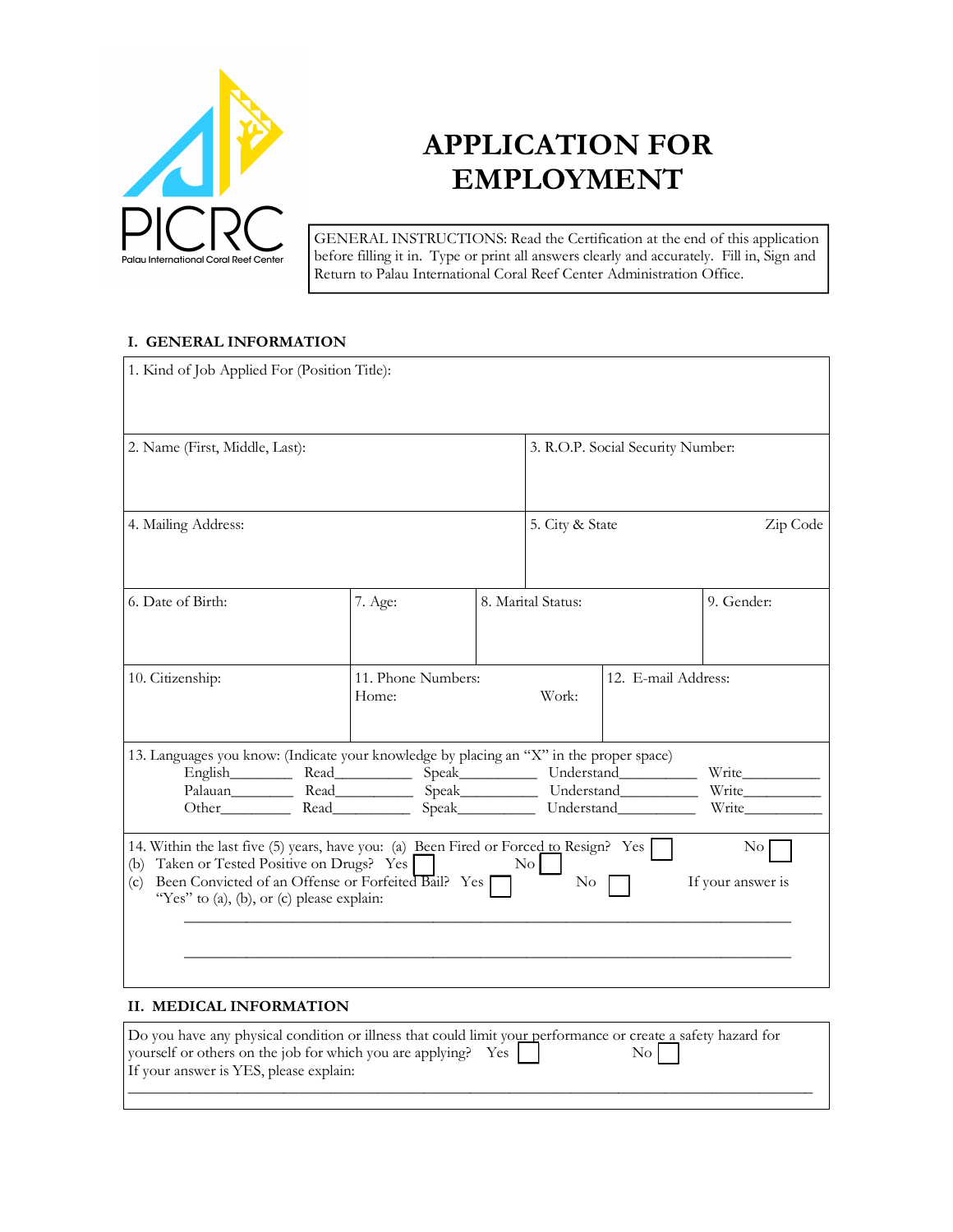#### **III. EDUCATION**

|                          | Name                                                                                                                                                                                                                                 |  | Location | Yrs. Completed | Did you Graduate? | Degree |
|--------------------------|--------------------------------------------------------------------------------------------------------------------------------------------------------------------------------------------------------------------------------------|--|----------|----------------|-------------------|--------|
| Grammar<br>1.<br>School  |                                                                                                                                                                                                                                      |  |          |                |                   |        |
| High<br>2.               |                                                                                                                                                                                                                                      |  |          |                |                   |        |
| School<br>College/<br>3. |                                                                                                                                                                                                                                      |  |          |                |                   |        |
| University               |                                                                                                                                                                                                                                      |  |          |                |                   |        |
|                          | 4. Other (Trade School, etc)                                                                                                                                                                                                         |  |          |                |                   |        |
|                          |                                                                                                                                                                                                                                      |  |          |                |                   |        |
|                          |                                                                                                                                                                                                                                      |  |          |                |                   |        |
|                          |                                                                                                                                                                                                                                      |  |          |                |                   |        |
|                          |                                                                                                                                                                                                                                      |  |          |                |                   |        |
|                          |                                                                                                                                                                                                                                      |  |          |                |                   |        |
|                          | IV. EMPLOYMENT HISTORY (List (2) previous employment, most recent first)                                                                                                                                                             |  |          |                |                   |        |
| 1.                       |                                                                                                                                                                                                                                      |  |          |                |                   |        |
|                          | Name & Title of Immediate Supervisor:                                                                                                                                                                                                |  |          |                |                   |        |
|                          | Type of Business: <u>Container and Container and Container and Container and Container and Container and Container and Container and Container and Container and Container and Container and Container and Container and Contain</u> |  |          |                |                   |        |
|                          |                                                                                                                                                                                                                                      |  |          |                |                   |        |
|                          |                                                                                                                                                                                                                                      |  |          |                |                   |        |
|                          | Starting Salary: \$________________________ per annum                                                                                                                                                                                |  |          |                |                   |        |
|                          |                                                                                                                                                                                                                                      |  |          |                |                   |        |
|                          |                                                                                                                                                                                                                                      |  |          |                |                   |        |
|                          |                                                                                                                                                                                                                                      |  |          |                |                   |        |
| 1.                       |                                                                                                                                                                                                                                      |  |          |                |                   |        |
|                          | Name & Title of Immediate Supervisor:                                                                                                                                                                                                |  |          |                |                   |        |
|                          |                                                                                                                                                                                                                                      |  |          |                |                   |        |
|                          |                                                                                                                                                                                                                                      |  |          |                |                   |        |
|                          | Starting Salary: \$________________________ per annum                                                                                                                                                                                |  |          |                |                   |        |
|                          |                                                                                                                                                                                                                                      |  |          |                |                   |        |